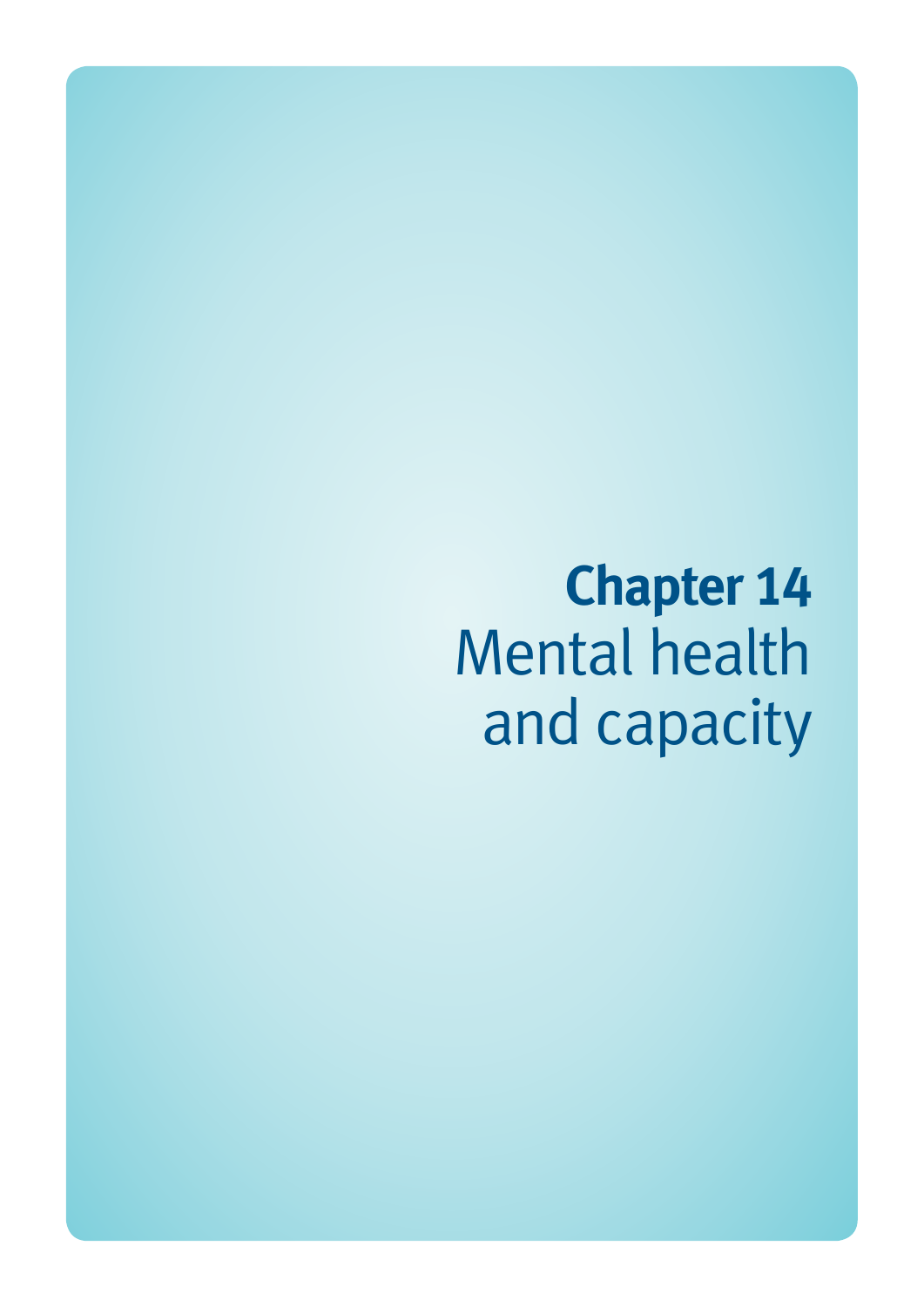# **Chapter 14—Mental health and capacity**

| E. Defendants charged with an offence who are on an involuntary treatment order or a forensic order (14-14)             |
|-------------------------------------------------------------------------------------------------------------------------|
| F. Defendants charged with an offence who are not subject to an involuntary treatment order or a forensic order (14-15) |
|                                                                                                                         |
|                                                                                                                         |
|                                                                                                                         |
| J. General matters, classified patients and Commonwealth offences(14-25-14-31)                                          |

# **A. Introduction**

#### **14-1 Situations facing lawyers**

As a duty lawyer, you will probably have to deal with a defendant who:

- appears to be mentally ill or intellectually disabled
- may have been mentally ill at the time of an alleged offence
- may be both.

This chapter addresses what you should do in such situations. You may be alerted to the possibility of these situations by the:

- defendant's behaviour at interview
- defendant's apparent inability to give coherent or rational instructions
- defendant giving a history of psychiatric treatment
- defendant giving a history of institutional care for intellectual disability
- facts of the alleged offence itself.

### **14-2 What is a mental illness?**

The *[Mental Health Act 2000](http://www.legislation.qld.gov.au/LEGISLTN/CURRENT/M/MentalHealthA00.pdf)* (Qld) (MHA) defines mental illness as a condition characterised by a clinically significant disturbance of thought, mood, perception or memory.

#### **14-3 What is an intellectual disability?**

A person with an intellectual disability has significantly below average intellectual functioning with onset before age 18 years and concurrent deficits or impairments in adaptive functioning ([DSM-IV-TR Diagnostic and Statistical Manual of Mental Disorders \(2000\)](http://dsm.psychiatryonline.org/book.aspx?bookid=22)). Adaptive behaviour refers to the effectiveness with which a person meets the demands of daily living (such as eating and dressing, communication, locomotion, socialisation and responsibility).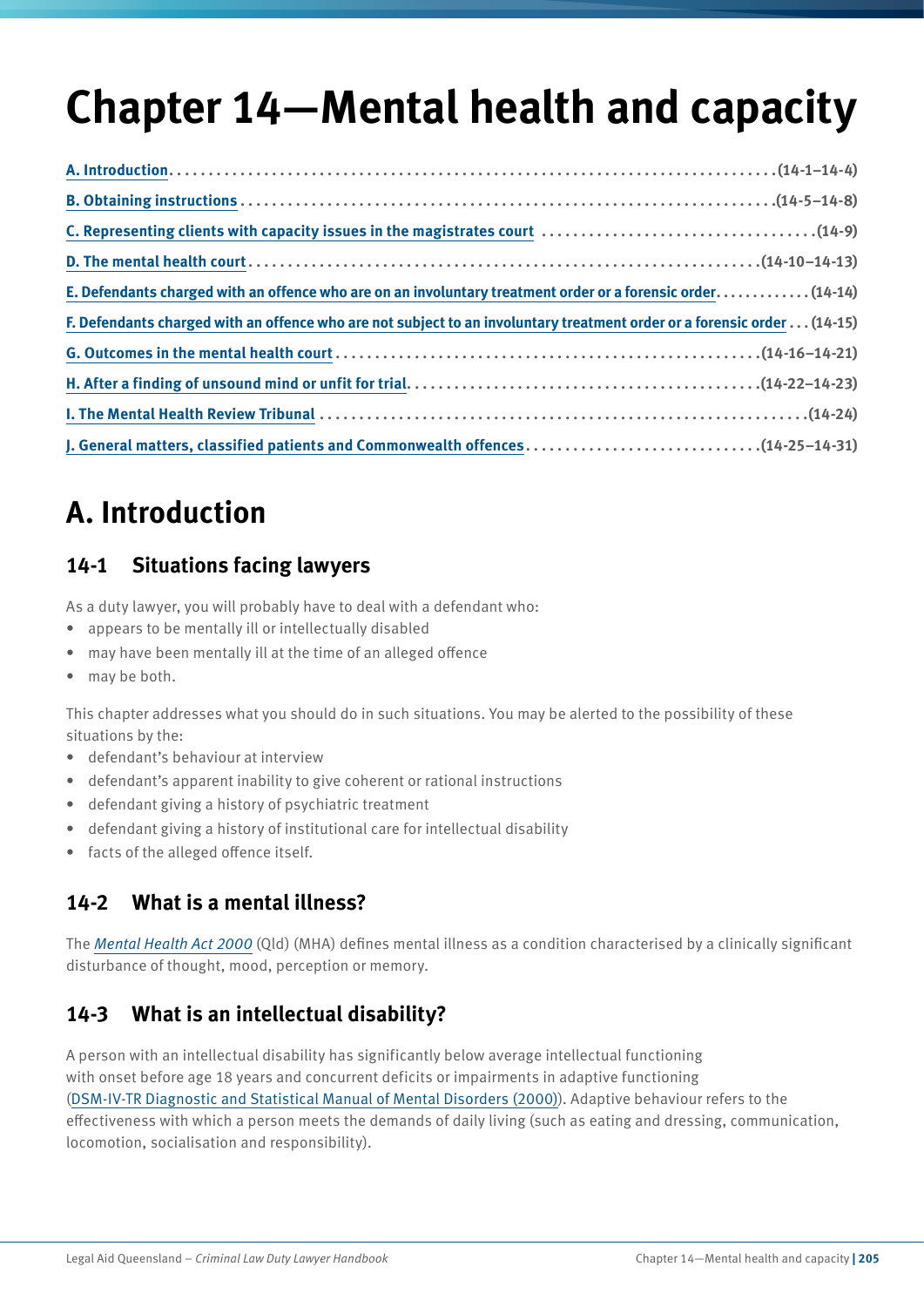#### **14-4 What is a cognitive impairment?**

Cognitive impairment is a broad term to describe a wide variety of impaired brain function relating to the ability of a person to think, concentrate, reaction to emotions, formulate ideas, problem solve, reason and remember. It is distinct from a learning disability insofar as it may have been acquired later in life as a result of an accident or illness.

# **B. Obtaining instructions**

#### **14-5 Advice on obtaining instructions**

The main issue for you, as the duty lawyer, is to obtain the defendant's instructions. If you can obtain coherent and rational instructions, you should act on them. However, you need to be cautious and alert before accepting instructions. If you have any doubt about the defendant's fitness to plead, do not enter any plea; instead, seek an adjournment to enable the defendant to seek more extensive legal advice. Although you may have doubts about the defendant's fitness to plead, you may still act to obtain a remand or apply for bail.

If you cannot obtain coherent or rational instructions, this means no solicitor–client relationship has been established. You then have a duty to inform the court that you cannot obtain instructions due to concerns about the defendant's fitness for trial or to plead. This will alert the court and enable it to take appropriate steps to determine the defendant's fitness. In this situation, the court could consider a court-ordered assessment (as discussed in 14-15).

Your duty lawyer obligations are the same whether you believe the defendant has a mental illness, intellectual disability or cognitive impairment.

#### **14-6 Considerations when assessing defendants' capacity to provide instructions**

Common symptoms and characteristics of mental illness or intellectual disability or cognitive impairment, which may alert you to the possibility that your client may have a mental illness or intellectual disability or cognitive impairment, include:

- avoidance of eye contact
- difficulty understanding the motivation, perspectives or feelings of others
- difficulty coping with changes
- decreased ability to learn new skills
- coordination problems.

When assessing the defendant's fitness to plead, you should consider whether or not the defendant can:

- read
- write
- manage money
- tell the time
- cook
- communicate clearly with other people, and
- look after their personal care.

Can the defendant recall significant things about:

- themselves (e.g. birthday)
- where they live, and
- what you have said to them?

Has the defendant:

• attended a special school or a class within a mainstream school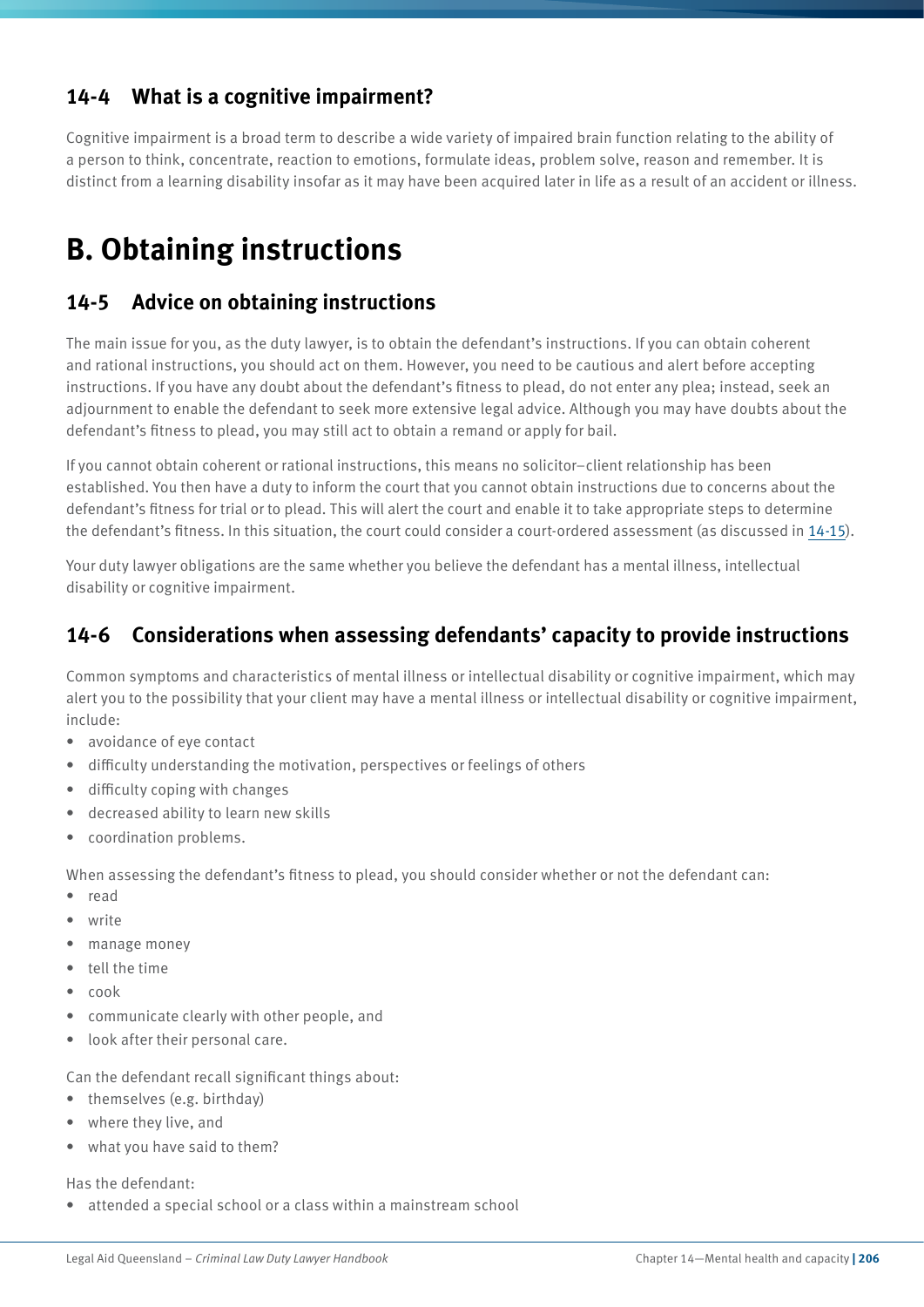- attended court with a carer
- lived in an institution or mental health unit/intellectual disability service?

Has an Adult Guardian been appointed under the *[Guardianship and Administration Act 2000](http://www.legislation.qld.gov.au/LEGISLTN/CURRENT/G/GuardAdminA00.pdf)* (Qld)?

If the client is subject to an order under the Guardian and Administration Act making the Office of the Adult Guardian decision maker for his/her legal affairs you should take steps to ensure the Office of the Adult Guardian is informed about the defendant's attendance before the court. It is unethical to proceed to deal with a person the subject of such and order without making every reasonable effort to gain the involvement of the guardian. The guardian may provide instructions about how the case is to proceed, which you are bound to follow, even if they conflict with the client's instructions and your own view.

Has the defendant been subject to an Involuntary Treatment Order?

If the client is subject to an involuntary treatment order or forensic order under Chapter Seven, Part Two of the MHA, the case cannot proceed until certain measures have been formally undertaken pursuant to the MHA (refer to Chapter Seven, Part Two MHA). However, you can apply for bail for the client.

#### **14-7 Applying the** *Presser* **test**

If you suspect your client is mentally impaired and you have ascertained that he/she is not subject to a guardianship order or an Involuntary Treatment Order, you must determine if the client's impairment restricts your capacity to take instructions.

Ask the client simple, non-leading questions to determine if he/she appreciates the circumstances which led to the charge. The guide to determining a person's level of capacity is the test established in *R v Presser* [1958] VR 45. You will need to take the client through each of the criteria outlined in that case and satisfy yourself that the client satisfies each criterion before moving on to the next. You will need to do this by asking the defendant simple, nonleading questions and giving him/her time to explain their position.

The *Presser* criteria are:

- 1. Ability to understand the charge this involves a basic understanding of the essential facts of the charge and the elements of the offence.
- 2. Ability to plead to the charge and to exercise the right of challenge the client must understand that a plea of guilty is an acceptance that the essential facts and elements of the offence are established.
- 3. An understanding of the nature of the proceedings, namely, that it is an inquiry as to whether he/she committed the offence charged — the client must understand that he/she is involved in a formal process inquiring into his/ her responsibility for the matter alleged and be aware of the potential consequences of that process.
- 4. Ability to follow the course of proceedings so as to understand what is happening in court in a general sense, though not necessarily understand the purpose of all the various court formalities — this involves following the proceedings and understanding the roles of the various participants.
- 5. Ability to understand the substantial effect of the evidence that may be given the client must have an awareness of the implications of the prosecution evidence.
- 6. Ability to make a defence or answer to the charge the client must be able to give the court a basic version of the facts as he/she claims them to be, if necessary through his/her lawyer, by entering the witnesses box and responding to questions in evidence-in-chief and cross-examination.<sup>1</sup>

Fitness for trial is further defined by the MHA to include the ability to endure a trial without serious adverse consequences to the defendant's mental condition becoming likely. If the defendant is likely to become unfit at some point in the trial due to his/her impairment, then he/she is considered to be unfit.

<sup>1</sup> See Briggs,J. *[Ethical considerations for duty lawyers representing mentally impaired persons](http://www.legalaid.qld.gov.au/publications/Practitioners-service-providers/Documents/duty-lawyer-handbook/ethicalconsiderations.pdf)*, presentation to Legal Aid Queensland Duty Lawyer Training, March 2011, for a more detailed discussion of the way to take defendants through the *Presser* criteria.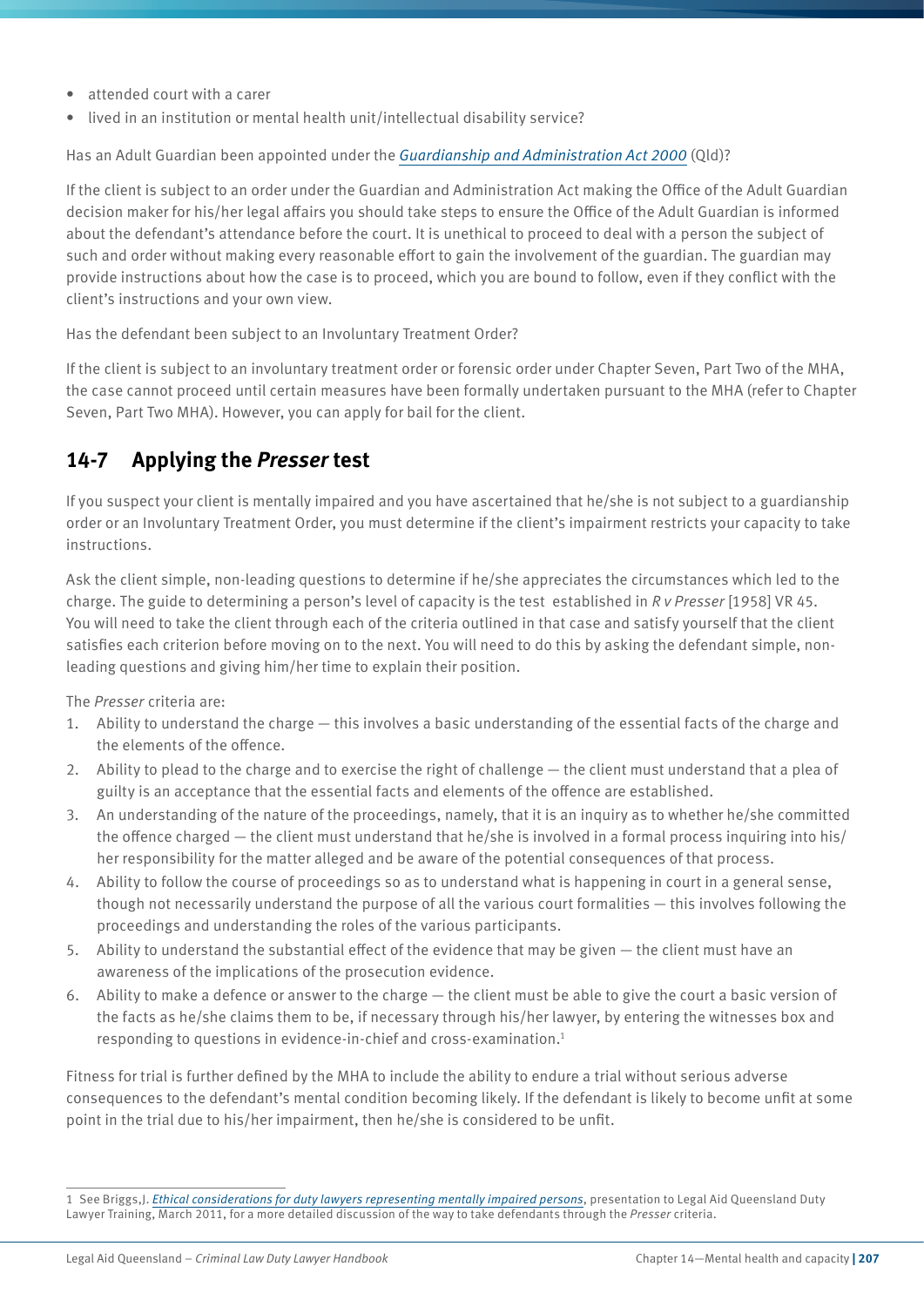Each of the above criteria needs to be met for the client to be fit for trial. However, a client may be fit to plead guilty and take part in sentence proceedings but be unfit to plead not guilty and stand trial on the charge, i.e. failure to meet *Presser* criteria number 6 does not make the client unfit to plead guilty.

If you have any doubt as to whether or not the defendant has a mental illness, intellectual disability or cognitive impairment, do not enter any plea; instead seek an adjournment to obtain a psychiatrist or psychologist report (depending on the more extensive legal advice).

A client may appear to be unfit to plead based on an assessment of the above criteria but insist on pleading guilty for one or more of a number of reasons, for example, he or she may wish to have the matter disposed of immediately or may not wish to have the issue of his or her mental condition or disability the subject of court proceedings. However, where a lawyer has a real and substantial doubt about a client's fitness to plead, the lawyer cannot conduct a plea of guilty on the client's behalf. (Barristers' conduct rules 2011, number 5; Miles AJ. [Inquiry under s 475 of the Crimes Act 1900 into the matter of fitness to plead of David Harold Eastman](http://www.courts.act.gov.au/supreme/publication/view/265/title/inquiry-under-s475-of-the) (6 October 2005).) If such a client insists on pleading guilty, contrary to the lawyer's advice, the lawyer should withdraw from the case, explaining the reason why the lawyer must withdraw to the client and inform the prosecutor and the court of the lawyer's views and concerns.

Not all impaired people are necessarily unfit to plead or have a defence of insanity. A client may have an intellectual disability or cognitive impairment (IDCI) that appears significant or severe, but still have legal capacity and be fit to plead to a charge or to be tried. It is the lawyer's responsibility to form a view based on the client's response to the questions posed above.

It is also important to respect the right of people with mental illness or IDCI to take responsibility for themselves. An impaired person's disability should not limit his or her fundamental human rights. An impaired person has the same fundamental right as non-impaired people to be treated as 'a person' in court, and not merely a patient or an individual under care. Unless there has been a formal decision that an impaired person lacks capacity to deal with his or her legal affairs, he/she has the same rights as others to make fundamental decisions, especially in relation to legal matters.2 To bring a person into the mental health system or have their rights limited under a guardianship order can have significant impacts on their rights as an individual and to make personal decisions.

It is essential that your written instructions deal thoroughly with the issue of your client's capacity. Some of the important issues in relation to capacity that your instructions should address are:

- why you believed the client may be impaired
- how you inquired about whether the client had a statutory decision maker or was subject to an involuntary treatment order or forensic order
- each of your *Presser* assessments
- that the client understands that you were mindful that his or her fitness may be an issue, and that you investigated that matter with him.

If it appears from the prosecution brief and the client's instructions that the client may have a defence of unsoundness of mind, the lawyer should advise the client accordingly. However, again the client may wish to plead guilty. If the client is fit for sentence, you may enter a plea of guilty on his/her behalf. However, you should advise the client of the advantages and disadvantages of both courses and note this in your written instructions to enter a plea of guilty.

#### **14-8 Defence of unsoundness of mind, partial defence of diminished responsibility and fitness for trial**

Every duty lawyer should be aware of provisions in the MHA and *[Criminal Code Act 1889](http://www.legislation.qld.gov.au/LEGISLTN/CURRENT/C/CriminCode.pdf)* (Qld) relating to the defence of unsoundness of mind, the partial defence of diminished responsibility (only applicable if the charge is murder) and

<sup>2</sup> See United Nations *Principles for the Protection of Persons with Mental Illness and for the Improvement of Mental Health Care* (1991); United Nations *Convention on the Rights of Persons with Disabilities* (2006).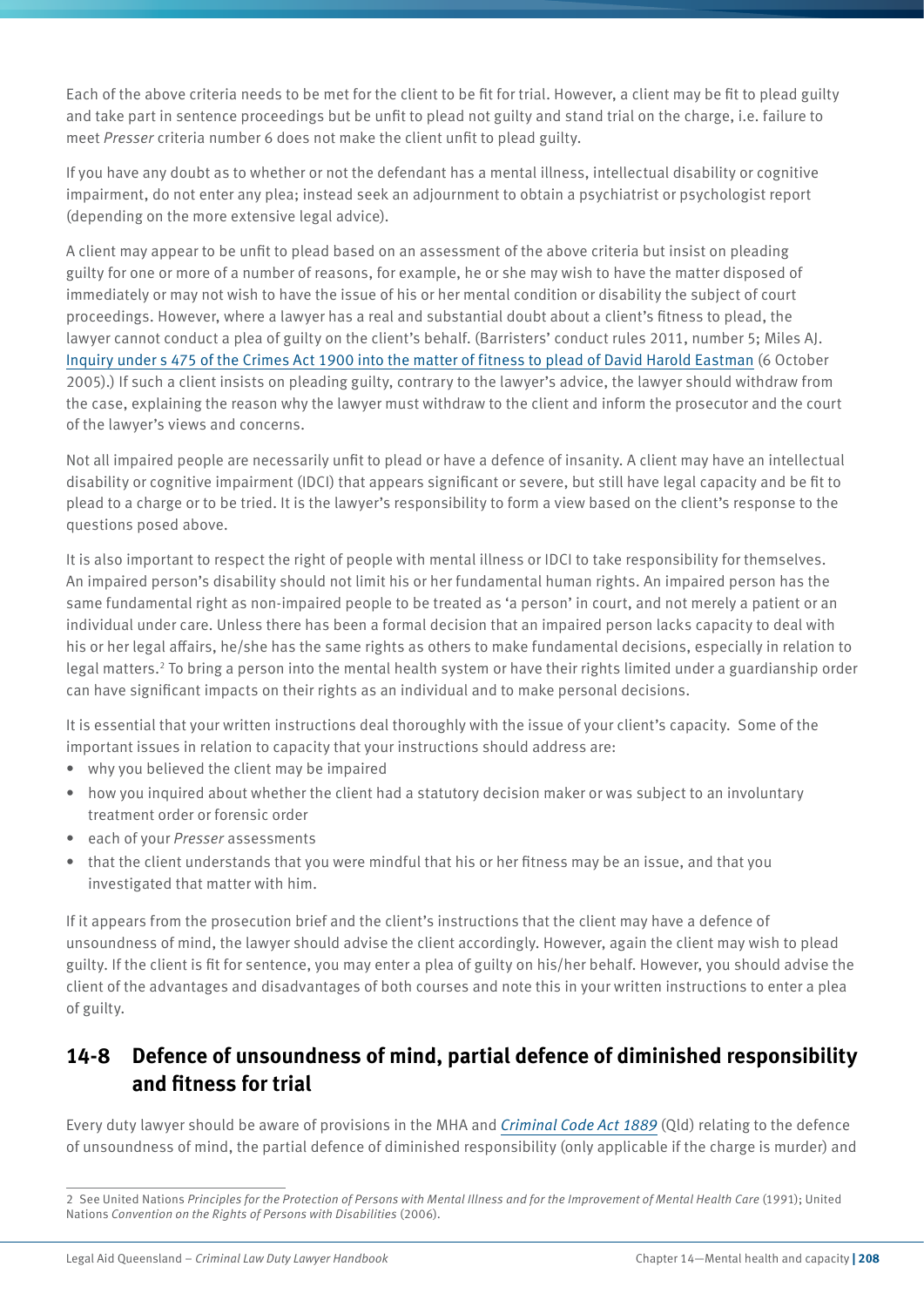fitness for trial. Be aware that the role of the Mental Health Court (MHC) is to determine these issues if you are able to refer the defendant to that court.

Having a general understanding of these issues and the role of the MHC will give you more skills to deal with mentally ill or intellectually disabled defendants.

A person is deemed not to be responsible in law for an alleged offence if they were of unsound mind at the time of the alleged offence, and a defendant cannot be tried for an offence if they are unfit for trial.

# **C. Representing clients with capacity issues in the magistrates court**

#### **14-9 Representing clients with capacity issues in the magistrates court**

Where a client is charged with an indictable offence, and there is a question about the defendant's

- fitness to plead
- fitness to be tried, or
- whether he or she was of unsound mind at the time of committing the offence,

either the defence or the prosecution may refer the matter to the MHC for determination under the provisions of the MHA.

There is no comparable procedure available where the client is charged only with a simple offence.

In *R v AAM; ex parte Attorney-General of Queensland* [\[2010\] QCA 305](http://archive.sclqld.org.au/qjudgment/2010/QCA10-305.pdf), the Court of Appeal observed:

It seems unsatisfactory that the laws of this State make no provision for the determination of the question of fitness to plead to summary offences. It is well documented that mental illness is a common and growing problem amongst those charged with criminal offences. The Magistrates Court has attempted to meet this problem through its Special Circumstances Court Diversion Program which apparently presently operates only in the Brisbane area. This program assists categories of vulnerable people including those with impaired decision-making capacity because of mental illness, intellectual disability, cognitive impairment, or brain and neurological disorders. This commendable initiative, which allows for suitable compassionate supervisory and supportive bail and sentencing orders to be made in appropriate cases, may well be effective in assisting these vulnerable people. But it does not and cannot provide a satisfactory legal solution where people charged with summary offences under the criminal justice system are unfit to plead to those charges. The legislature may wish to consider whether law reform is needed to correct this hiatus in the existing criminal justice system.

Further, under s 613 of the Criminal Code, if, when a person is called upon to plead to an indictment, it appears the person is incapable of understanding the proceedings or making a proper defence, a jury may be empanelled to decide the issue of capability. If the jury finds the person is capable, the trial must proceed. However, if the jury finds that the person is not capable, the accused must either be discharged or kept in custody until they can be dealt with according to law.

Again, there is no comparable procedure available when a person is charged with a simple offence. In the absence of a statutory procedure, the common law applies. If a defendant charged with a simple offence is found not fit to plead, the magistrate must discharge the defendant but does not have any power to order that the defendant be kept in custody or undergo treatment or participate in a program.

The experience of LAQ duty lawyers is that some magistrates are unaware of the applicability of the common law in these cases or are reluctant to apply it and discharge defendants. In some cases, magistrates insist the matter is to proceed and the defendant is to enter a plea, despite submissions from the duty lawyer that they are unable to obtain instructions.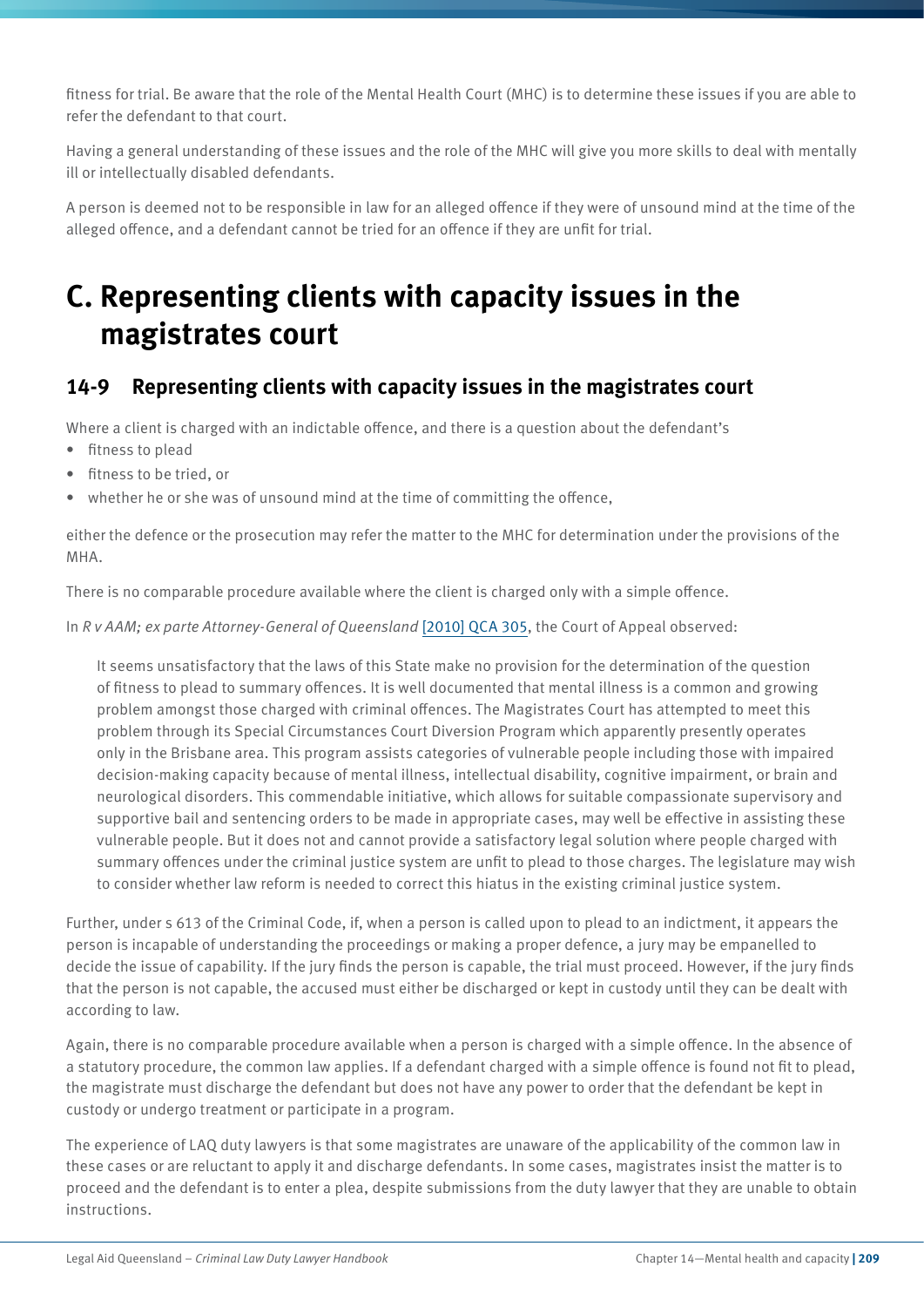Duty lawyers should remain firm that they do not hold instructions in the matter, and cannot appear on any plea. A duty lawyer can assist as friend of the court to advise the court about things such as mental health diagnosis, agency support in the community and accommodation which may assist the client to get bail. However, it should be clear to the court that the duty lawyer does not hold written instructions to act due to a lack of capacity. If the magistrate continues to hear the plea with a self represented person, then the duty lawyer should withdraw and accept the magistrates decision to continue without them.

# **D. The Mental Health Court**

### **14-10 Mental Health Court**

The MHA established the MHC to determine criminal responsibility and fitness for trial where a person has been charged with at least one indictable offence and has had, or currently has, a mental illness or a natural mental infirmity. The MHC comprises a Supreme Court justice assisted by two psychiatrists. Those psychiatrists do not decide the ultimate issues; rather, they offer clinical advice to the judge, who then decides the issues.

The MHC has jurisdiction over state indictable offences and simple offences if they are accompanied by an indictable offence. The defendant must have at least one indictable offence to have their case referred to the MHC. The MHC does not have jurisdiction over Commonwealth offences.

#### **14-11 Unsoundness of mind**

Schedule 2 of the MHA states that 'unsoundness of mind' is 'the state of mental disease or natural mental infirmity as described in the Criminal Code, section 27, but does not include a state of mind resulting, to any extent, from intentional intoxication or stupefaction alone or in combination with some other agent at or about the time of the alleged offence'.

Section 27 of the Criminal Code states that '[a] person is not criminally responsible for an act or omission if at the time of doing the act or making the omission the person is in such a state of mental disease or natural mental infirmity as to deprive the person of capacity to understand what the person is doing, or of capacity to control the person's actions, or of capacity to know that the person ought not to do the act or make the omission'.

The effect of those provisions is that, if a defendant is deprived of a relevant capacity by a mental illness or natural mental infirmity alone (i.e. intoxication at or about the time of the offence did not contribute to the state of deprivation of capacity), the defendant is not criminally responsible and is entitled to the qualified acquittal of unsoundness of mind. The acquittal is qualified by the state's right to detain the defendant under a forensic order, with or without granting limited community treatment.

# **14-12 Fitness for trial**

Schedule 2 of the MHA defines 'fitness for trial' as 'fit to plead at the person's trial and to instruct counsel and endure the person's trial, with serious adverse consequences to the person's mental condition unlikely'. The MHC has, essentially, adopted the *R v Presser* [1958] VR 45 test for fitness for trial (known as the Presser test), which is expressed as follows:

'He needs, I think, to be able to understand what it is that he is charged with. He needs to be able to plead to the charge and to exercise his right of challenge. He needs to understand generally the nature of the proceeding, namely, that it is an inquiry as to whether he did what he is charged with. He needs to be able to follow the course of the proceedings so as to understand what is going on in court in a general sense, though he need not, of course, understand the purpose of all the various court formalities. He needs to be able to understand, I think, the substantial effect of any evidence that may be given against him; and he needs to be able to make his defence or answer to the charge. Where he has counsel, he needs to be able to do this through his counsel by giving any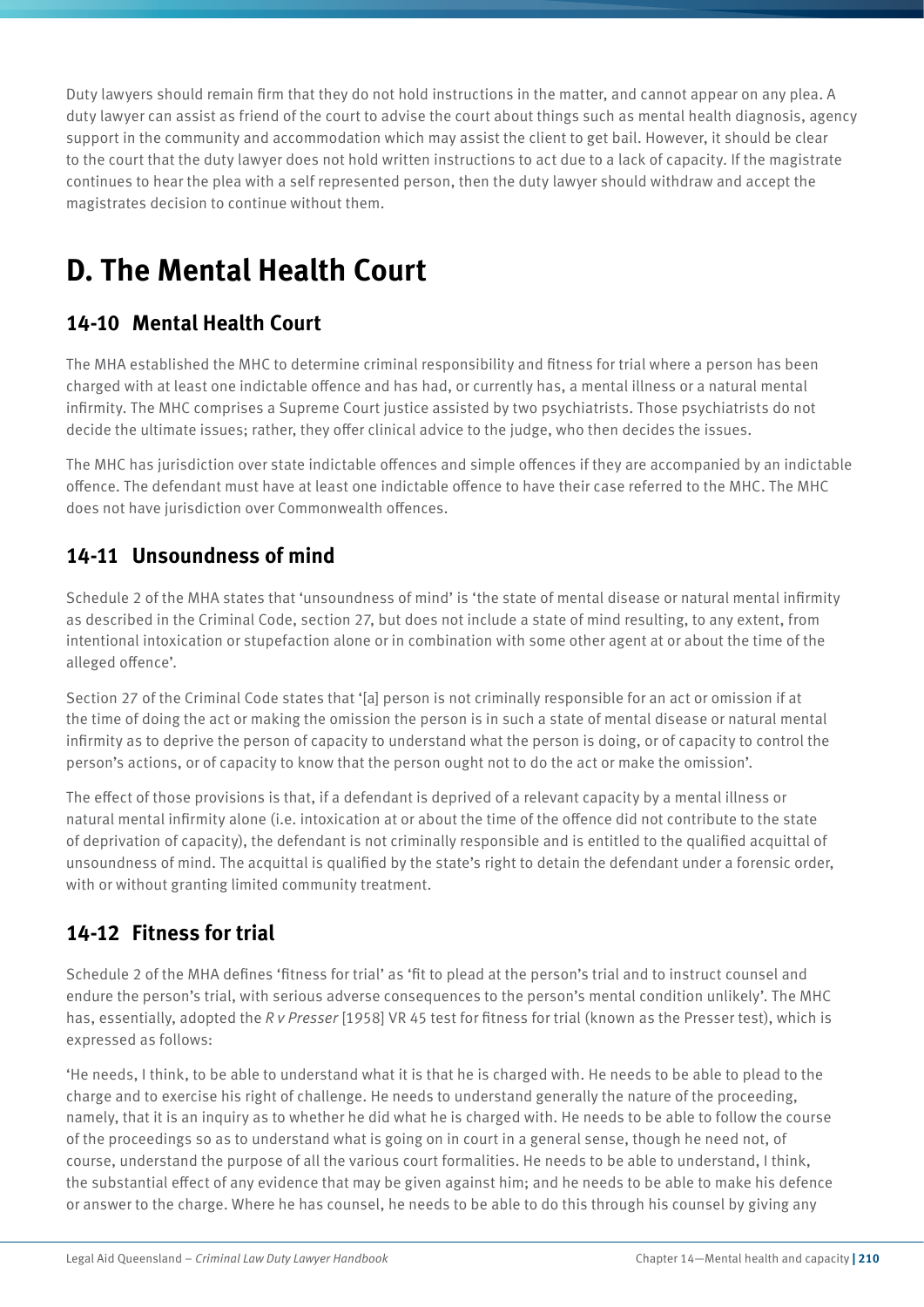necessary instructions and by letting his counsel know what his version of the facts is and, if necessary, telling the court what it is. He need not, of course, be conversant with court procedure and he need not have the mental capacity to make an able defence; but he must, I think, have sufficient capacity to be able to decide what defence he will rely upon and to make his defence and his version of the facts known to the court and to his counsel, if any.'

Note that the Presser test covers the first two limbs in the statutory definition of fitness but not the third. The third limb does not commonly apply but is invoked when a defendant's mental condition is likely to deteriorate over the course of the trial or sentence proceeding to the extent that their mental condition will suffer serious adverse consequences. The first two limbs may be apparent at the first interview but the third may not be.

In *R v AAM; ex parte Attorney-General of Queensland* [2010] QCA 305, the Attorney General referred this petition for pardon to the Court of Appeal under the Criminal Code s 672A. The Court of Appeal were asked to revisit numerous previous convictions for simple offences in the magistrates court following a finding in the MHC that the appellant was permanently unfit due to her intellectual impairment. The Court of Appeal found that the appellant was unfit to plead at the times she had been convicted in the magistrates court and thus it would be a miscarriage to allow those convictions to stand.

### **14-13 Diminished responsibility**

This is a partial defence to a charge of murder. If invoked, it reduces the charge to manslaughter.

Section 267 of the MHA requires the MHC to determine whether a person was of diminished responsibility at the time of an alleged murder. Section 304A of the Criminal Code states that:

'[w]hen a person who unlawfully kills another under circumstances which, but for the provisions of this section, would constitute murder, is at the time of doing the act or making the omission which causes death in such a state of abnormality of mind (whether arising from a condition of arrested or retarded development of mind or inherent causes or induced by disease or injury) as substantially to impair the person's capacity to understand what the person is doing, or the person's capacity to control the person's actions, or the person's capacity to know that the person ought not to do the act or make the omission, the person is guilty of manslaughter only'.

Unsoundness of mind and diminished responsibility concern the person's state of mental health at the time of an alleged offence. Fitness for trial concerns the person's current state of mental health. It is not uncommon for a person to be charged with offences that occurred some time well in the past. Sometimes, although there is no clear evidence that the defendant was suffering any mental illness or natural mental infirmity at the time of the alleged offences, there is evidence that the defendant has since become mentally ill or suffered a brain injury, or perhaps developed a dementia, and so is now unfit for trial.

# **E. Defendants charged with an offence who are on an involuntary treatment order or a forensic order**

### **14-14 If a defendant is on an involuntary treatment order or forensic order**

If a person is subject to an involuntary treatment order (ITO) or forensic order under the MHA and charged with a simple or an indictable offence, Chapter 7, Part 2 of the MHA applies. The Director of Mental Health (DMH) must commission a report by a psychiatrist under s 238 that addresses the issues of unsoundness of mind, diminished responsibility (if the charge is one of murder) and fitness for trial. The court proceedings relating to the charges are automatically suspended at this stage, but the court may still grant bail, remand a person in custody, adjourn the proceedings to a later date, or, discontinue proceedings (MHA, ss 243 and 244). Once the report is received, the DMH can refer the matter to the Director of Public Prosecutions (DPP) if the charge is for a simple offence only or an indictable offence that is not of a serious nature, depending on any damage, injury or loss. The DMH may also refer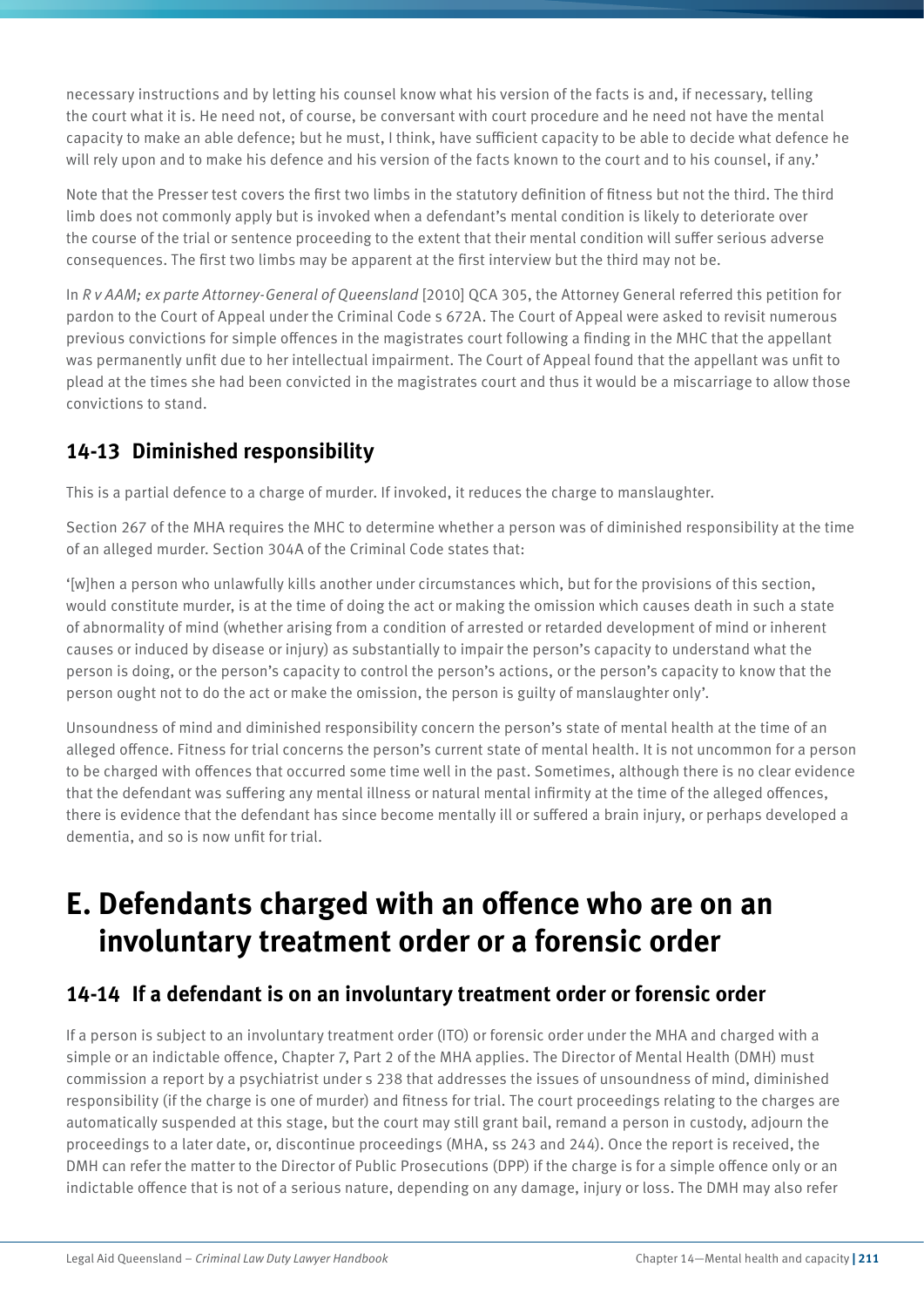serious indictable offences to the DPP to continue the proceedings if the psychiatric assessment indicates that the defendant was not of unsound mind and is fit for trial (MHA, s 240).

The DPP can order that the proceedings continue according to law, order that the proceedings be discontinued or refer the matter to the MHC if the charge relates to an indictable offence. If one or more of the charges is serious and the defendant appears to have been of unsound mind or is unfit for trial, the DMH then refers the matter to the MHC.

# **F. Defendants charged with an offence who are not subject to an involuntary treatment order or a forensic order**

#### **14-15 If a defendant is not on an involuntary treatment order or forensic order**

If a defendant is not subject to an ITO or a forensic order, the defendant has no status under the MHA. In this case, under ss 256 and 257, if there is reasonable cause to believe that the defendant was mentally ill or of natural mental infirmity either at the time of an alleged offence or at present, to a degree that the MHC should consider issues of unsoundness of mind, diminished responsibility and fitness for trial, then the defendant, defendant's legal representative, Attorney-General, DPP or, if the defendant is a voluntary patient receiving treatment for a mental illness, the DMH with the defendant's consent can refer the matter to the MHC.

If the defendant wishes to rely on a defence of unsoundness of mind or argue that they are unfit for trial, they must provide evidence of this to the MHC. The evidence will usually be an expert's report provided to the MHC (s 258). The MHC may either determine the matter on the evidence provided or, as it often does, seek a second opinion by way of a court-ordered assessment. Sections 61–63 provide a mechanism for a Supreme Court or district court judge to refer a person's matter to the MHC. The magistrates court has no power to refer matters to the MHC. Once a matter is referred to the MHC, proceedings on the charges are suspended, but the court may still grant bail, remand a person in custody, adjourn the proceedings to a later date, or discontinue proceedings (ss 259 and 260). If the magistrates court does not discontinue proceedings, the proceedings remain suspended until the MHC determines the reference.

# **G. Outcomes in the Mental Health Court**

#### **14-16 Unsound mind or not of unsound mind but permanently unfit for trial**

If the MHC finds that the defendant was of unsound mind, or was not of unsound mind but is not fit for trial and the unfitness is permanent, the proceedings are discontinued and notices of the decision are sent to the defendant and the defendantís legal representative, the Director of Mental Health, the Director of Public Prosecutions and the Attorney-General.

The MHC may make a forensic order, which detains the defendant to either an authorised mental health service (AMHS) for treatment as an inpatient or in the community, or to the Forensic Disability Service for care (s 288). In those cases, a notice of the decision is also sent to those authorities. For the purpose of this handbook, an AMHS is a public psychiatric hospital or psychiatric ward of a public hospital. However, about six private hospitals have wards that have been gazetted as AMHSs.

#### **14-17 Unsound mind or not of unsound mind but permanently unfit for trial**

If the MHC finds that the defendant was of unsound mind, or was not of unsound mind but is not fit for trial and the unfitness is permanent, the proceedings are discontinued and notices to that effect are sent to the trial court and prosecutor.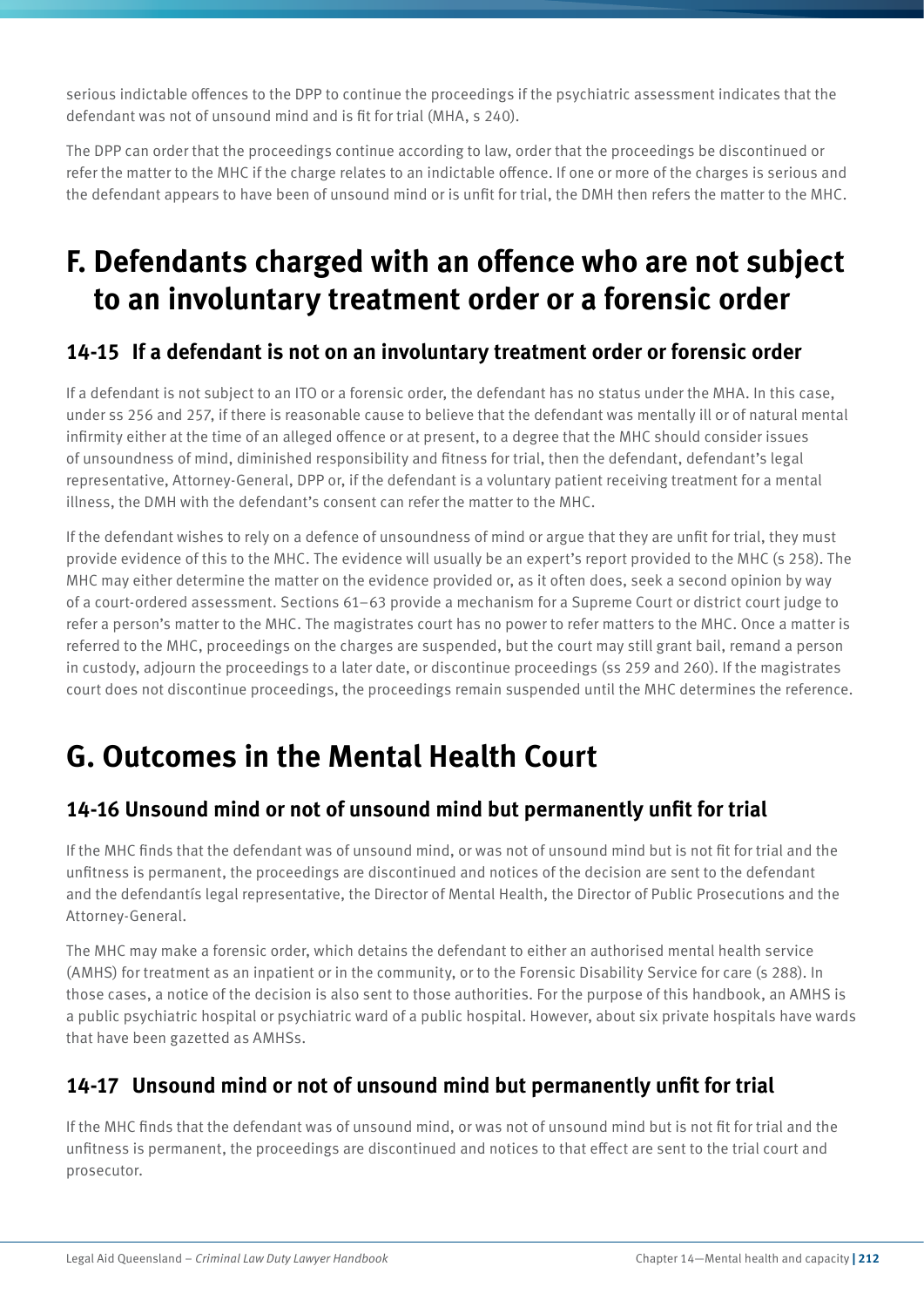The MHC may make a forensic order, which detains the defendant to either an authorised mental health service (AMHS) for treatment as an inpatient or in the community, or to the Forensic Disability Service for care (s 288). For the purpose of this handbook, an AMHS is a public psychiatric hospital or psychiatric ward of a public hospital. However, about six private hospitals have wards that have been gazetted as AMHSs.

#### **14-18 Not of unsound mind and temporarily unfit for trial**

If the MHC finds that the defendant was not of unsound mind but is not fit for trial, and the unfitness is not permanent, the proceedings remain suspended. The MHC makes a forensic order and the Mental Health Review Tribunal (MHRT) reviews the defendant's fitness for trial at regular intervals to determine whether the defendant has become fit for trial. Again, notices to that effect are sent to the trial court.

### **14-19 Diminished responsibility**

If the MHC finds that the defendant was of diminished responsibility, proceedings for the offence of murder are discontinued, but may be continued for another offence constituted by the act or omission that gave rise to the charge of murder (s 282). No forensic order is made.

# **14-20 Dispute of fact**

The MHC may also find that there is a dispute of fact. Sections 268 and 269 of the MHA refer to different kinds of dispute of fact. Section 268 concerns a dispute of fact that would create reasonable doubt that any offence was committed. Section 269 concerns facts that are substantially relevant to an expert's opinion and so in dispute that it would be unsafe for the MHC to make a decision on unsoundness of mind or diminished responsibility.

If the MHC finds that there is a dispute under ss 268 or 269, the court must not make a finding of unsoundness of mind or diminished responsibility, but must still consider whether the defendant is fit for trial.

If, on a review, the Mental Health Review Tribunal (MHRT) finds that the defendant has become fit for trial, the proceedings are ordered to continue according to law. If the defendant does not become fit for trial within the applicable time period, the proceedings are discontinued. Again, appropriate notices are sent to the court.

# **14-21 Right to argue defence and right to trial**

While trials do not directly concern you as the duty lawyer, you should note that the MHA does not affect the defendant's right to raise the defence of unsoundness of mind or partial defence of diminished responsibility at their trial, even after the MHC finds that the defendant was not of unsound mind or diminished responsibility. The MHC's decision is not admissible at the trial (s 317).

Conversely, note that, if a defendant is found of unsound mind with respect to an offence, they may still elect to be brought to trial for that offence. A notice of election in an approved form must be given to the attorney-general within 28 days of the defendant receiving written notice of the MHC's decision (s 311).

Be aware that considerable time may elapse before the MHC determines a matter because matters referred to the MHC are more complex than most other matters.

# **H. After a finding of unsound mind or unfit for trial**

### **14-22 Neither of unsound mind nor permanently unfit for trial**

If the defendant is found not to have been of unsound mind, or there is a dispute of fact and the person is not fit for trial and the unfitness is not permanent, the MHC must make a forensic order (s 288). This order requires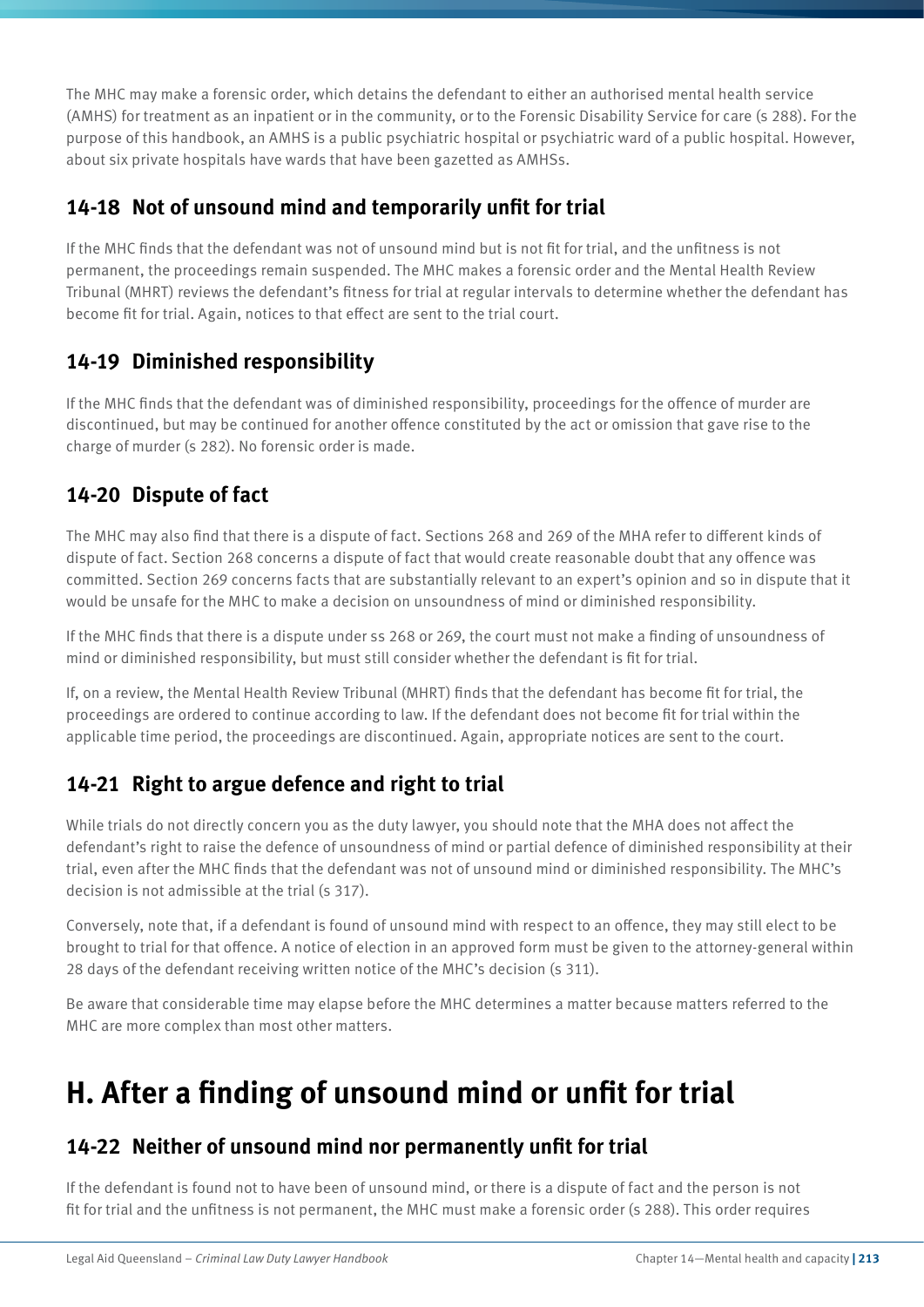the defendant to accept treatment or care and enables further assessment of their unfitness so the MHRT can periodically review it. The defendant may be detained in a mental health service for treatment or receive treatment in the community.

### **14-23 Of unsound mind or permanently unfit for trial**

If the defendant is found to have been of unsound mind or permanently unfit for trial, or there is a dispute of fact and the defendant is permanently unfit for trial, the MHC may make a forensic order. When considering whether to make such order, the court must consider the seriousness of the offence, defendant's treatment needs and community's protection (s 288). If the defendant is found to be of unsound mind or permanently unfit for trial, the proceedings are ordered to be discontinued by the MHC and must be discontinued at the next mention of the charges in the criminal court.

# **I. The Mental Health Review Tribunal**

#### **14-24 Consequences of findings of the MHRT**

The Mental Health Review Tribunal (MHRT) performs various review functions. Of relevance to duty lawyers, if the defendant has been found unfit for trial but not permanently unfit, the MHRT must review the defendant's fitness for trial at least every three months for the first year after the finding and every six months thereafter.

If the MHRT finds that the defendant has become fit for trial, it sends a notice of decision to the court to continue proceedings. If the MHRT finds that the person is still unfit, the proceedings remain suspended. The attorneygeneral, DPP or complainant can discontinue the proceedings at any time (s 217).

If the offence for which the defendant is not fit for trial carries a life sentence, the defendant's fitness must be reviewed for seven years from the date of the MHC's determination. For any other offence, the reviews continue for three years. Proceedings are discontinued after the seven or three year period if the defendant has not become fit for trial and proceedings on the charges have not been otherwise discontinued.

# **J. General matters, classified patients and Commonwealth offences**

#### **14-25 Issues of mental illness or natural mental infirmity**

The previous paragraphs provided a brief overview of unsoundness of mind, fitness for trial, diminished responsibility and the MHC's operation. In practice, these issues and the way the MHC conducts cases are often intricate and complex. In most cases, if you are facing issues of mental illness or natural mental infirmity, you should seek an adjournment so the defendant can get more extensive legal advice. Legal Aid Queensland has a mental health section specialising in this area of law. If the defendant is remanded in custody, they can obtain advice from the prison duty lawyer service.

In some magistrates courts, Queensland Health (of which the office of the Director of Mental Health forms a part) provides mental health liaison officers who help the court and duty lawyers provide information on whether a person is subject to any current orders under the MHA (involuntary treatment orders or forensic orders) or the defendant has a history of contact with mental health services.

Sometimes the liaison officer helps prepare and provide reports to the court and the duty lawyer. If a liaison officer is not available, you can contact the Mental Health Unit at Legal Aid Queensland to find out whether a person is subject to any current orders under the MHA.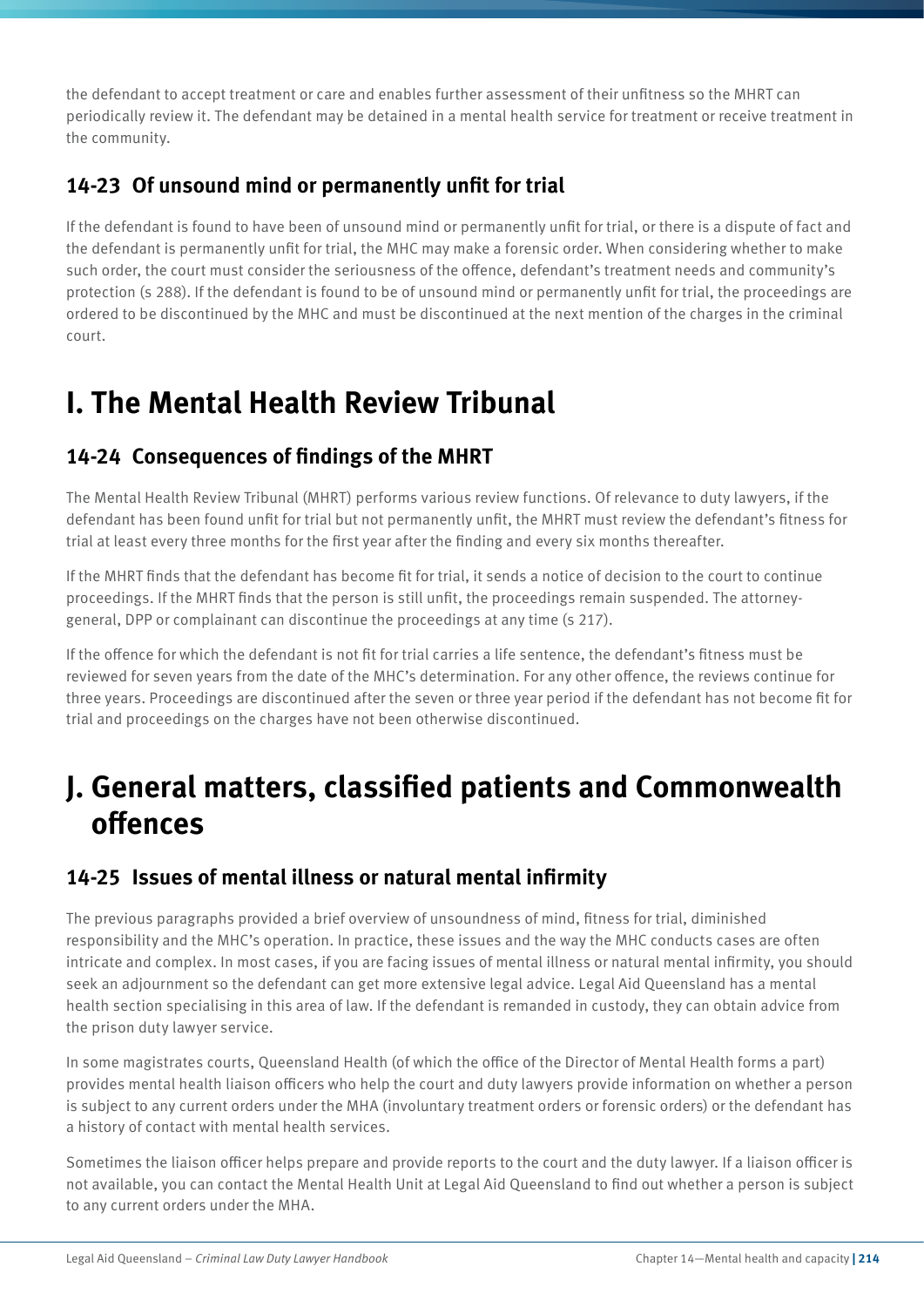As the issues relating to unsoundness of mind and fitness for trial can be complex, you should not take any steps, apart from seeking bail or applying for an adjournment of proceedings, without first obtaining a psychiatric assessment of the defendant.

### **14-26 Classified patients**

As a duty lawyer, you should be aware of the provisions relating to classified patients in Chapter 3 of the MHA. A classified patient is a person admitted to an AMHS from court or custody for a mental health assessment to ascertain whether the defendant requires treatment at the AMHS because their treatment requirements cannot be met in custody. The AMHS also ascertains whether the defendant needs involuntary treatment.

Your role is to act on the defendant's instructions. Unless the defendant seeks your assistance in arranging admission for assessment as a classified patient, avoid taking any steps that may result in the defendant's detention to an AMHS.

Arranging the detention of a defendant in an AMHS as a classified patient is not your role; it is the role of health practitioners authorised to take the appropriate steps under the MHA. If a defendant asks for assistance with this, inform the court so that it and health professionals can take the appropriate steps (outlined below).

If available, a court mental health liaison officer will initiate the necessary steps for a court assessment order. If this service is not available, a court may ask a government medical officer for assistance, though s 50 notes that any doctor or authorised mental health practitioner can make a recommendation for assessment. Court mental health liaison officers must be authorised mental health practitioners so that they can complete the recommendation for assessment.

### **14-27 Becoming a classified patient**

The classified patient provisions exist to meet the treatment needs of people in custody while maintaining secure management. They apply when a person's treatment needs cannot be met in the custodial facility but can only be met at an AMHS. These provisions do not address how charges are determined.

They apply to defendants detained in a watch-house, correctional facility (on remand or serving a sentence, or both) or youth detention centre. They apply to defendants before a court on any charge, whether for simple, indictable or Commonwealth offences. They also apply to people who are being held in lawful custody, or lawfully detained without charge under a state or Commonwealth Act, prescribed by regulation (s 64).

The following three documents are necessary to detain a defendant at an AMHS:

- the recommendation for assessment. A doctor or an authorised mental health practitioner who has examined the person within the preceding three days may complete this document (s 50)
- the agreement for assessment, which is provided by the AMHS administrator (s 53)
- the court assessment order (s 58) if the defendant is before the court or a custodian's assessment authority if the defendant is actually in custody, whether in a watch-house, correctional centre or detention centre (ss 64–66).

After making a court assessment order, the court must adjourn proceedings and remand the defendant in custody (s 58(3)). However, if the court does not make an assessment order, but believes that the defendant can be assessed other than as an AMHS inpatient, it can either remand the defendant in custody or grant bail and arrange for an assessment (s 59).

Once the documents are completed, the defendant is taken to an inpatient facility of an AMHS (s 68). After the staff at the AMHS have received the documents, the defendant becomes a classified patient (s 69). Note: The AMHS administrator produced a copy of the agreement for assessment to the court, and still holds the original, so they need to receive only the recommendation for assessment and either the court assessment order or custodian's assessment authority.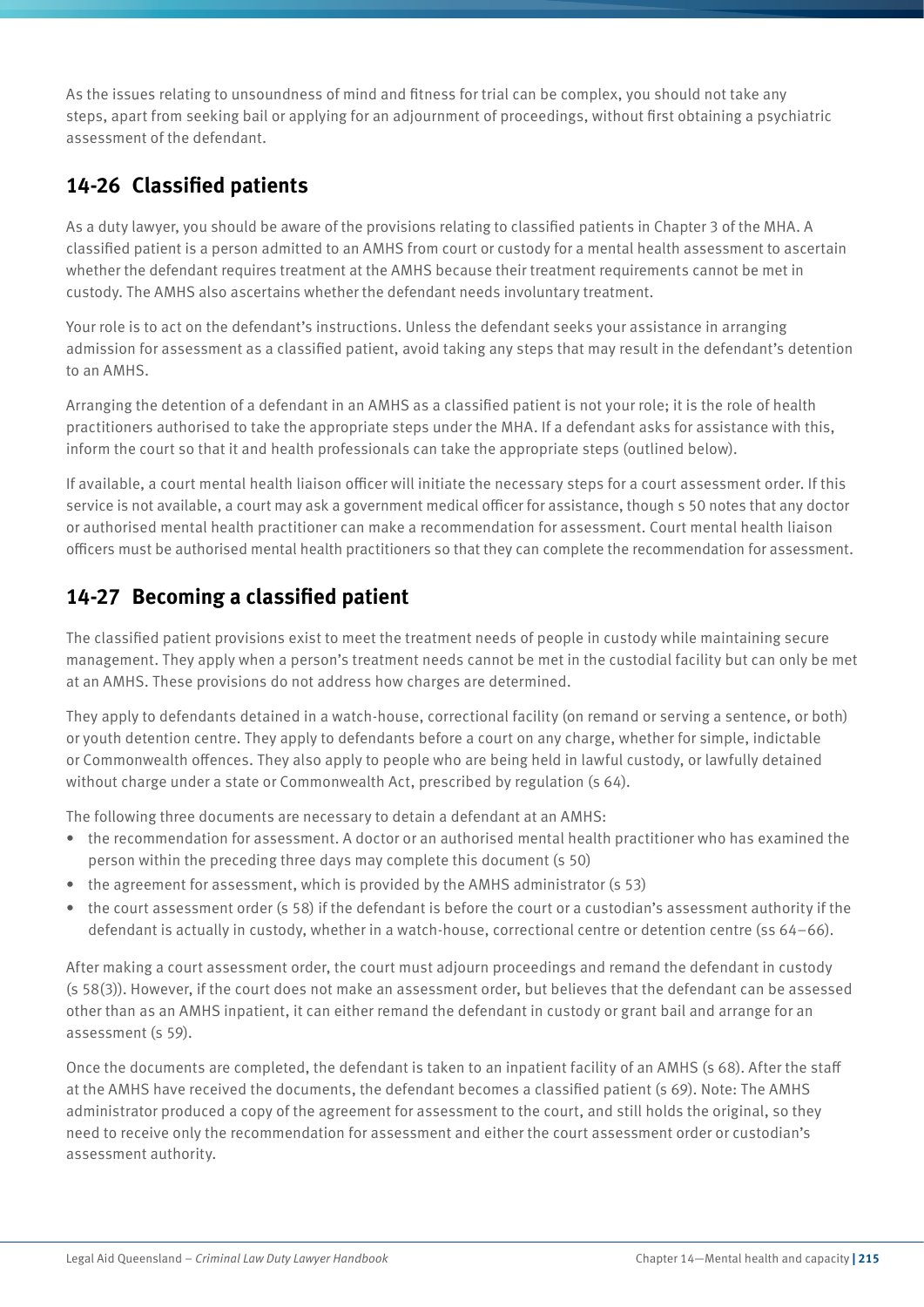A police officer, corrective services officer or detention centre officer—depending whether the defendant is in the watch-house, correctional centre or detention centre—then takes the defendant to the AMHS. Those authorities may call on others to assist and use reasonable force.

A young person, defined in Schedule 2 as 'an individual who is under 17 years', or a person charged only with a simple offence may be detained as a classified patient to a high security unit only with DMH approval.

An authorised doctor must assess the defendant within three days of admission to decide whether the defendant has a mental illness that requires treatment as an inpatient of the AMHS, regardless of whether the defendant consents to treatment (s 71). The authorised doctor must regularly assess the defendant to decide whether they need to remain a classified patient. On the initial or regular assessments, the authorised doctor can make an ITO if the treatment criteria apply (ss 108 and 14). If they do so, the ITO must be inpatient category.

Although a defendant can become a classified patient if charged with any offence before a court, including a Commonwealth offence, proceedings are suspended only on state offences (s 75).

Once the court has made a court assessment order that detains the defendant to the AMHS, a classified patient is remanded in custody (s 58). Notwithstanding this, the authorised doctor may authorise limited community treatment with the DMH's written approval (s 129(2)). This leave can range from short escorted outings to indefinite leave to reside in the community, though the latter is rare.

In giving written approval, the DMH must be satisfied there is no unacceptable risk that the patient would:

- not return to the AMHS when required
- commit an offence while away from the AMHS
- endanger the safety or welfare of the patient or others (s 129(3)).

Additionally, in approving limited community treatment, the DMH must consider the patient's mental state and psychiatric history, the offence leading to the classified patient status, the patient's social circumstances, and their response to treatment and willingness to continue treatment (s 129(4)).

#### **14-28 Ceasing to be a classified patient**

When proceedings are suspended, a court may still grant bail, remand a defendant in custody or adjourn the proceedings to a later date. Additionally, the complainant or DPP may discontinue proceedings. If the defendant is remanded in custody, the place of custody will be the AMHS.

A patient ceases to be a classified patient if any of the following occur:

- on an initial or regular assessment, the authorised doctor decides that the person does not need to be detained as a classified patient
- the DPP or MHC make a decision on the charges
- for any offence (state or Commonwealth), bail is granted or proceedings are discontinued
- for Commonwealth offences, proceedings are decided according to law (see below for how Commonwealth offences may be dealt with)
- after the initial assessment, an involuntary treatment order is not made and the person asks that they no longer be detained at the AMHS
- the person's sentence of imprisonment expires or they are granted parole.

However the person will remain a classified patient if still in lawful custody or lawfully detained without charge under a state or Commonwealth Act prescribed by regulation, or still serving a sentence of imprisonment or detention (ss 78 and 253).

If a person is not charged with any offence or serving a sentence but is held in lawful custody or lawfully detained without charge under a state or Commonwealth Act, prescribed by regulation, the person ceases to be a classified patient when their lawful custody or detention ends (s 100C).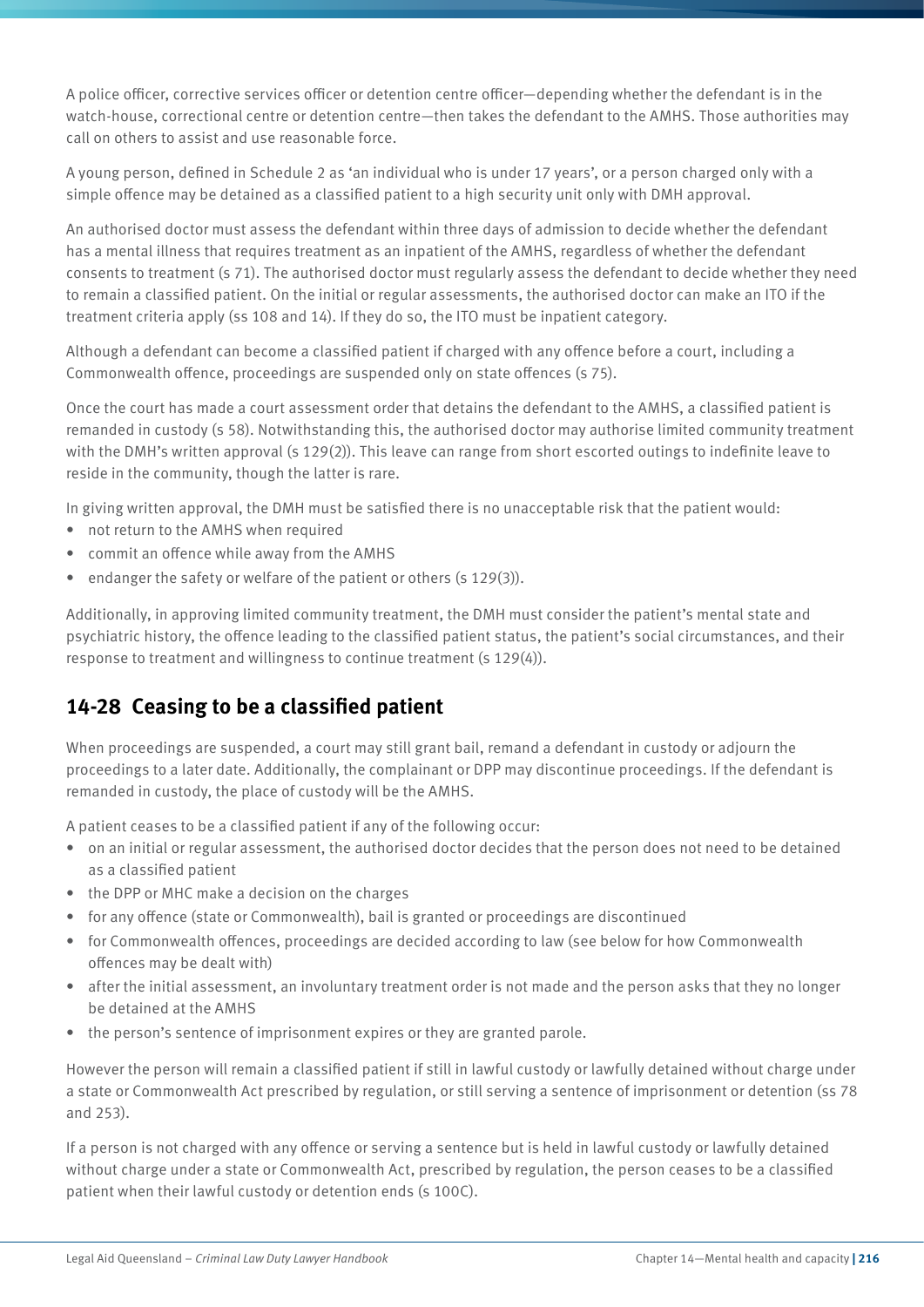If a person who is the subject of a reference to the MHC is a classified patient, they cease to be classified once the MHC makes a decision on the reference, unless they are still:

- in lawful custody or lawfully detained without charge under a state or Commonwealth Act prescribed by regulation
- serving a sentence of imprisonment or detention
- have charges for Commonwealth offences to be dealt with (s 287).

#### **14-29 When classified patient status ceases**

The question of what happens when a classified patient status ceases depends on why it ceased.

If the defendant is granted bail and was not put on an ITO while classified, either the defendant must be released from the AMHS or arrangements may be made for their admission to an AMHS (s 81).

If granted bail and subject to an ITO, the defendant may either, depending on treatment requirements, be detained under the ITO as an inpatient or treated in the community.

If the DPP orders that the proceedings on the charges be discontinued, the defendant must be released to the community if they are not on an ITO. However, if they are subject to an ITO, they may be detained as an inpatient or treated in the community, depending on treatment requirements.

If the MHC finds a defendant of unsound mind or unfit for trial, their classified patient status ceases. The forensic provisions subsequent to one of those findings determines what then happens to the defendant.

If any of the following occur, the defendant is returned to court or custody, depending whether the defendant became classified under a court-ordered assessment or a custodian's assessment authority:

- the defendant faces charges before a court
- the DPP or the MHC orders proceedings to continue according to law
- no ITO is made and the defendant asks that they no longer be detained at the AMHS
- the authorised doctor decides that the defendant does not need to be detained as a classified patient.

However, the DMH may return to court a defendant who became a classified patient as a result of a custodian's assessment authority if the DMH decides it is in the defendant's best treatment interest, and it is proper and expedient to do so (s 89).

When a classified patient's term of imprisonment or detention ends, or they are granted parole, their classified patient status ends if they have no outstanding charges, and are not in lawful custody or being lawfully detained without charge under a state or Commonwealth Act prescribed by regulation.

If a classified patient is also on an ITO, the ceased classified patient status has no effect on the ITO. Involuntary treatment orders come in two categories: inpatient and community. An ITO made while a defendant is a classified patient is an inpatient category order. When the classified patient status ends, it can be changed to community category by the authorised doctor if treatment in the community is appropriate.

If an ITO is made while a defendant is a classified patient, Chapter 7, Part 2 of the MHA takes effect—the patient is assessed in relation to any outstanding charges on issues of unsoundness of mind, fitness for trial and future management, to refer the charges to the DPP or the MHC. Proceedings on the charges are suspended under that chapter as well.

Note: An assessment of a classified patient is only for treatment purposes; it does not relate to assessment of the issues of unsoundness of mind or fitness for trial. Assessment of these issues for a classified patient occurs only if the authorised doctor makes an ITO, bringing the patient under Chapter 7, Part 2 of the MHA, or the patient's lawyer arranges that assessment.